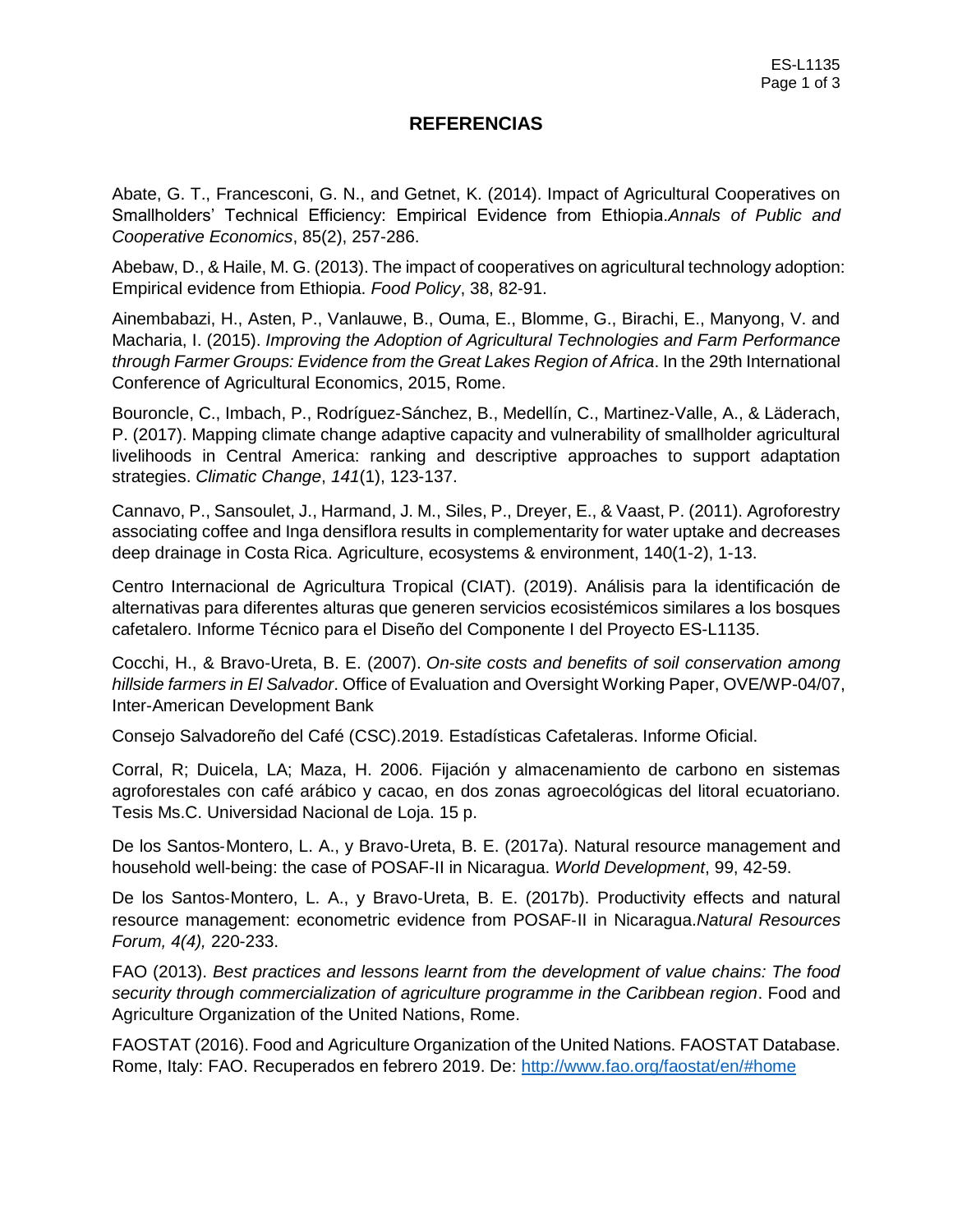Fischer, E., & Qaim, M. (2012). Linking smallholders to markets: determinants and impacts of farmer collective action in Kenya. *World Development*, 40(6), 1255-1268.

Francesconi, G. N., and Ruben, R. (2012). The Hidden Impact of Cooperative Membership on Quality Management: A Case Study from the Dairy Belt of Addis Ababa.*Journal of Entrepreneurial and Organizational Diversity*, 1(1), 85-103.

Fundación para el Desarrollo Tecnológico Agropecuario y Forestal de Nicaragua (FUNICA). (2019a). Diseño del Componente: Comercialización, Mercadeo y Asociatividad. Informe Técnico para el Diseño del Componente II del Proyecto ES-L1135. Managua, Nicaragua.

Fundación para el Desarrollo Tecnológico Agropecuario y Forestal de Nicaragua (FUNICA). (2019b). Diseño del Sub-Componente de Asistencia Técnica del Componente I para el Proyecto ES-L1135. Managua, Nicaragua.

Gonzáles-Flores, M., y Le Pommellec, M. (2019). Los múltiples beneficios de una intervención de manejo de recursos naturales: el caso de PAGRICC en Nicaragua. *Mimeo*

Key, N., Sadoulet, E., y de Janvry, A. (2000*).* Transaction Costs and Agricultural Household Supply Response*. American Journal of Agricultural Economics, 82 (2), 245-259.*

Ma, W., & Abdulai, A. (2016). Does cooperative membership improve household welfare? Evidence from apple farmers in China. *Food Policy*, 58, 94-102.

Melgar, K. y Nieto, M. 2017. Almacenamiento de carbono en sistemas con diferentes usos de suelos en el municipio de Comalapa, Chalatenango, El Salvador. Universidad de El Salvador.

Ministerio de Agricultura y Ganadería (MAG). 2017. Estrategia Nacional de Manejo de Cuencas Hidrográficas en el Salvador. Reporte. San Salvador, El Salvador.

Ministerio de Medio Ambiente y Recursos Naturales (MARN). 2018. Inventario Nacional de Bosques de El Salvador. Reporte. San Salvador, El Salvador.

Mora-Alfaro, O. (2016). Impacto de la Roya sobre la Cadena de Café. Presentación de ANACAFE en II Cumbre de la Roya. Guatemala.

Muange, E. N. (2015). *Social Networks, Technology Adoption and Technical Efficiency in Smallholder Agriculture: The Case of Cereal Growers in Central Tanzania*. Doctoral Dissertation, Niedersächsische Staats-und Universitätsbibliothek Göttingen.

Munasib, A. B., and Jordan, J. L. (2011). The Effect of Social Capital on the Choice to Use Sustainable Agricultural Practices. *Journal of Agricultural and Applied Economics*, 43(2), 213.

Ramirez-Vallejo, J. (2019). Consultoría para la valoración de servicios ecosistémicos de la franja cafetalera. Informe Técnico para el Diseño del Componente III del Proyecto ES-L1135.

Siles Gutiérrez, P.D., Vaast, P. (2002). Comportamiento fisiológico del café asociado con Eucalyptus deglupta, Terminalia ivorensis o sin sombraPhysiological response of coffee associated with Eucalyptus deglupta, Terminalia ivorensis or without shade. Agroforestería en las Américas (CATIE) v. 9 (35-36) p. 44-49.

Siles, P., Harmand, J.-M., Vaast, P. (2010). Effects of Inga densiflora on the microclimate of coffee (Coffea arabica L.) and overall biomass under optimal growing conditions in Costa Rica. Agroforestry systems 78, 269-286.